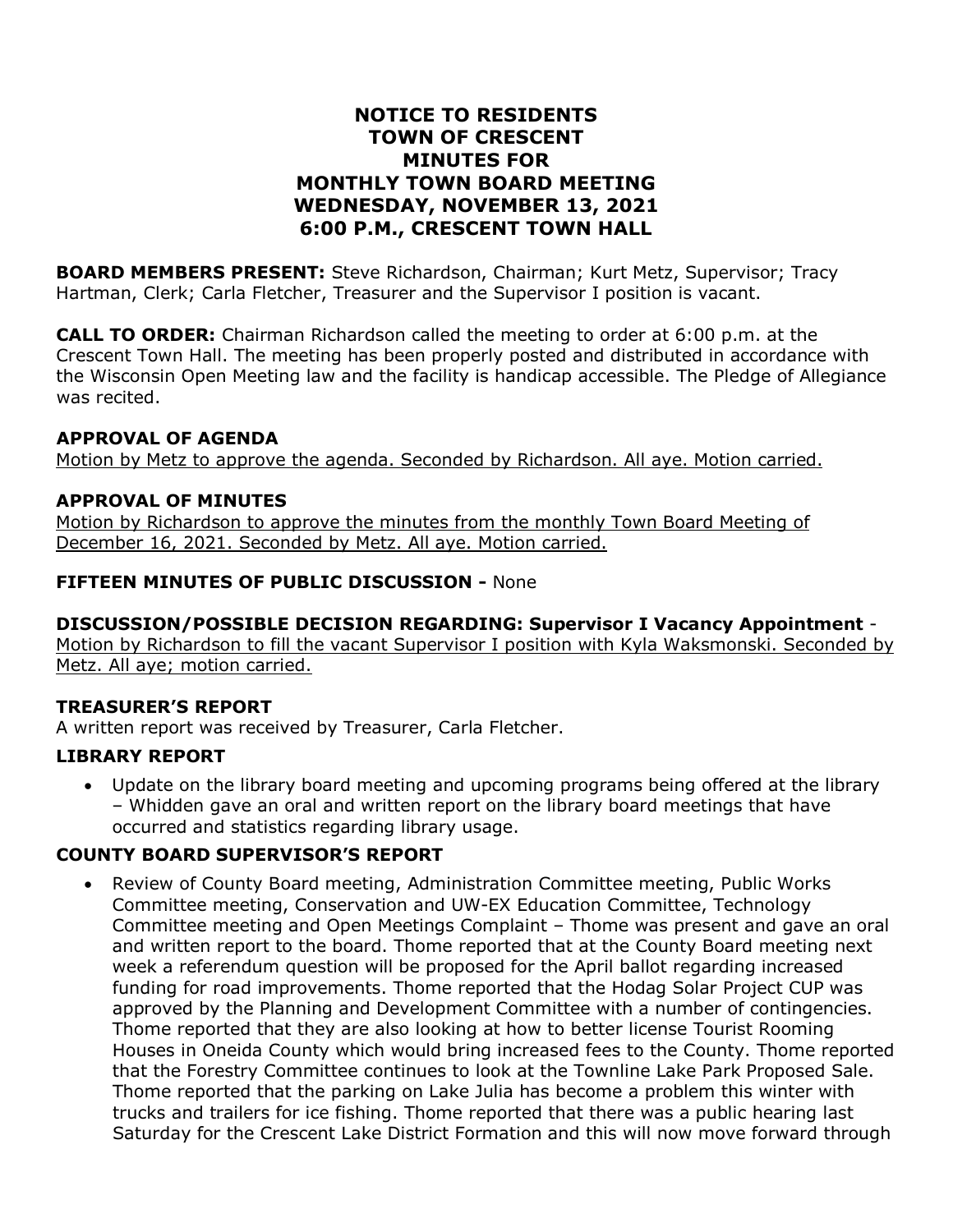the Conservation UW Committee and end with a vote by the County Board on April 20, 2021.

# **FIRE DEPARTMENT REPORT AND APPROVAL OF PURCHASES**

- **Monthly Call update, purchases update, training update, fundraiser update –** Mahner presented an oral and written report to the Board. There was one call during the month of December. Mahner reported that they have purchased stabilizer jacks and all equipment is in service. Mahner reported that during the month of December training was scene awareness and safety. Mahner reported that he and the Nokomis Fire Chief have a meeting scheduled with Governor Evers to discuss the restrictive trainings that have been implemented and how that is hurting volunteer fire departments.
- **Discussion/Possible Decision Regarding: Fire Department/Town Hall Sign –** Richardson reported that Mahner requested that this be put on the agenda. Waksmonski will look into options and report back.
- **Discussion/Possible Decision Regarding: Storage Shed-** Mahner reported that they are needing to look into adding some storage to the town hall. Richardson requested that the fire department come up with a ball park figure on a shed. Discussion regarding what the storage would be needed for.

**FIRST RESPONDER'S REPORT AND APPROVAL OF PURCHASES –** Wincenseten gave an oral report to the board. Wincenseten stated that he has two new first responders being trained in right now.

## **TOWN ROAD CREW REPORT**

• Road Projects update, update on vehicle repairs and shop repairs – Ted Lundt gave an oral report to the board. Lundt reported that the winter has been mild so far and they have been working on maintenance. Lundt reported that the box on one of the trucks has been rusted out and the bucket on the loader was rusting out and has been repaired.

### **TOWN PLAN COMMISSION REPORT** - None

## **UNIFORM DWELLING INSPECTOR'S REPORT** - None

**SQUASH LAKE DISTRICT REPORT –** Richardson reported that there was a meeting this past week and the next meeting is scheduled for Sunday, April 11, 2021.

**DISCUSSION/POSSIBLE DECISION REGARDING: Conditional Use Permit Application by Jeffrey Steinmetz to develop and operate a forty (40) unit campground at 3033**

**Woodwind Way.** Richardson reported that Jeffrey Steinmetz is looking at developing a forty (40) unit campground on his property on Woodwind Way. Jeff Steinmetz was present and gave a description of the proposed campground. Richardson expressed concern with increased traffic on S. River Road with people attempting to use the boat landing. Discussion regarding how close the sites are to other homes. Motion by Metz/Waksmonski to approve the CUP as presented with no objections. All aye; motion carried.

## **DISCUSSION/POSSIBLE DECISION REGARDING: Remote Viewing of Town Board**

**Meetings** – Richardson reported that with COVID-19 and health concerns remote viewing of meetings has become more popular and he would like the town to consider looking into this. Richardson met with a number of technically minded people to look into what the options would be. Richardson reported that they have come up with a simple system with a camera, microphone and computer and with a zoom account that would be relatively simple to make happen. Richardson reported that the camera he is recommending is \$190.00, the microphone is approximately \$130.00, laptop would cost around \$500.00 and a zoom account of \$180/year. Hartman expressed concern with the technology failing and the meeting needing to be cancelled.